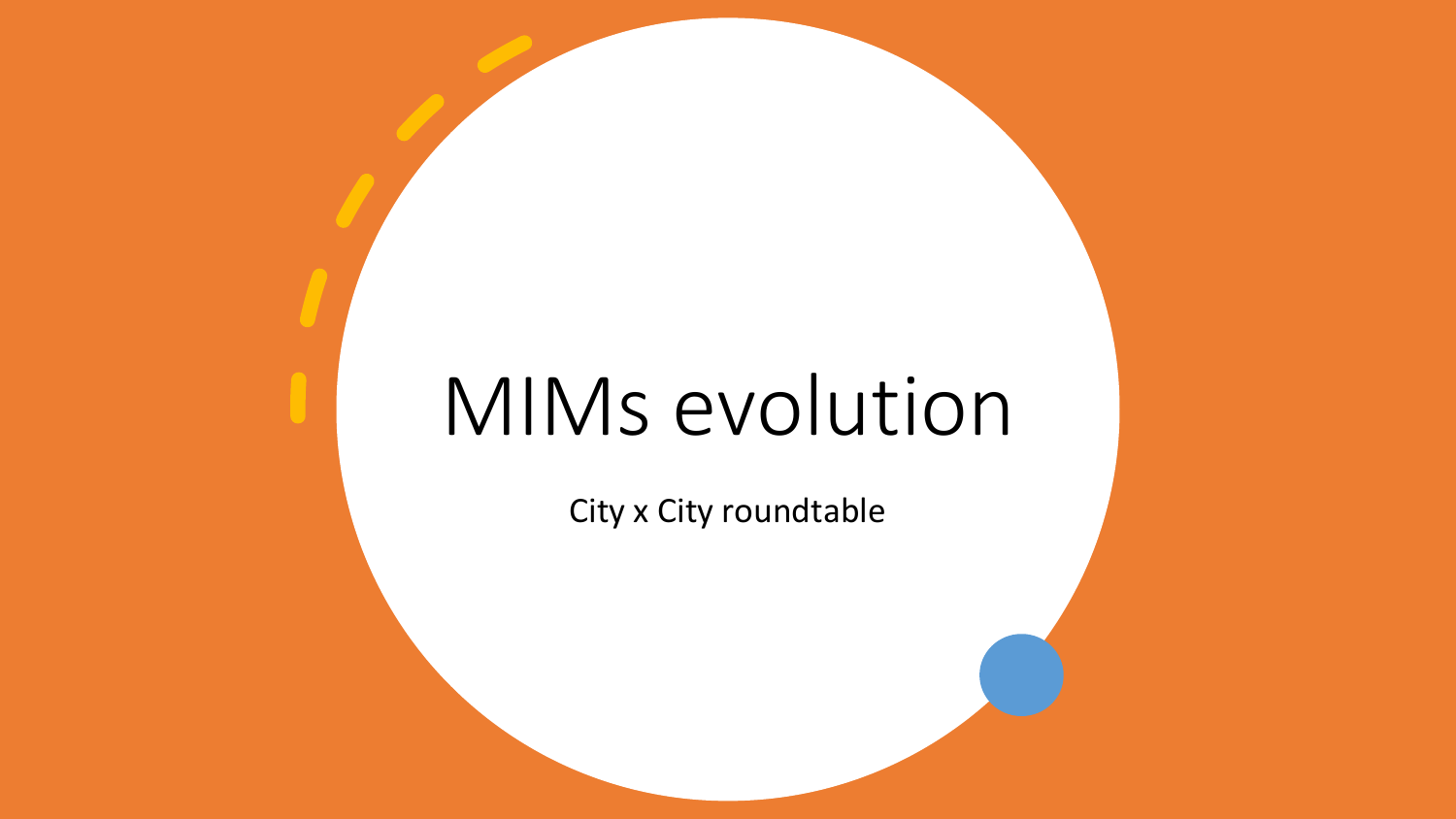# Minimal Interoperability Mechanisms

- ITU defines **minimal interoperability** as: The minimal sufficient degree needed to meet a certain requirement for data sharing, use and reuse (ITU-T, 2019). It is an approach to establishing a set of modular mechanisms across multiple application domains and geographic territories, without having to specify everything in complete detail, and without requiring complete implementation of and compliance to the entire framework.
- Minimal Interoperability Mechanisms (MIMs) are the minimal but sufficient capabilities needed to achieve interoperability of data, systems, and services between buyers, suppliers and regulators across governance levels around the world. Because the mechanisms are based on an inclusive list of baselines and references, they take into account the different backgrounds of cities and communities and allow cities to achieve interoperability based on a minimal common ground.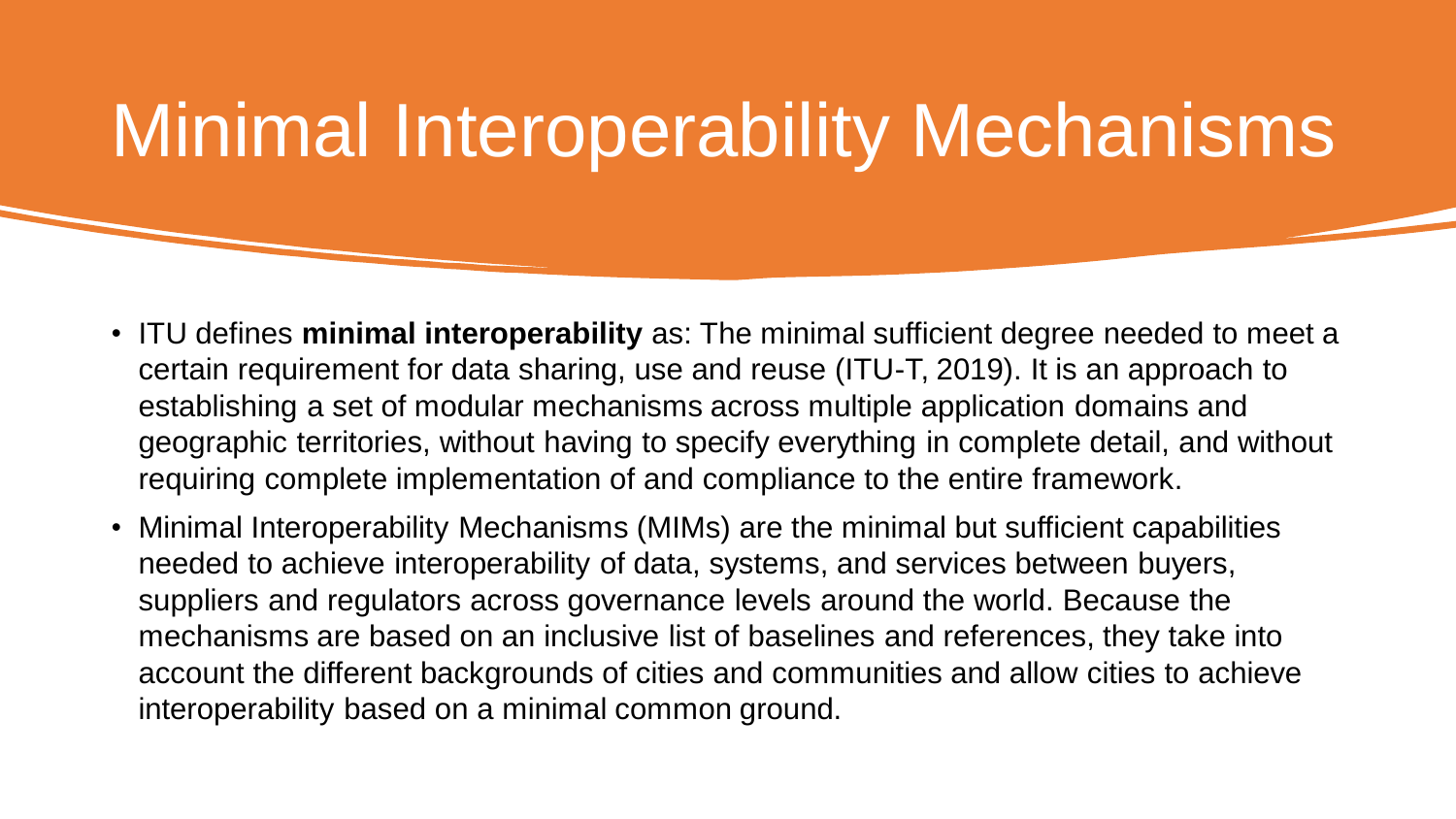# Why "Minimal"?

Complete interoperability would require compliance with a large number of detailed standards – only possible for cities with significant resources.

Minimal Interoperability is needed to enable the many small and medium sized cities and communities to benefit from an open market.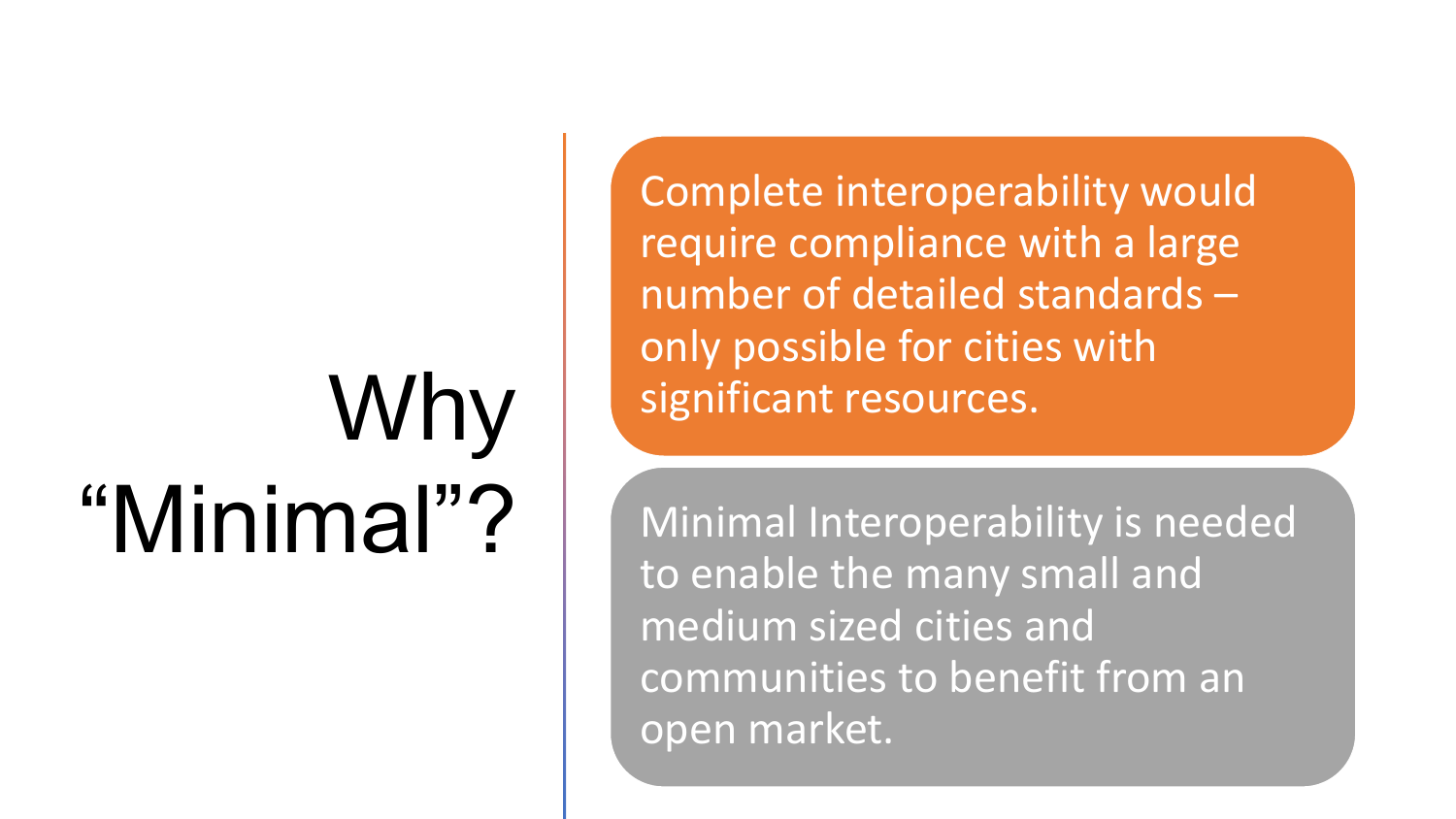# Minimal Interoperability Mechanisms

#### Sufficient interoperability to allow:

- "Good enough" integration of systems
- Development of a viable market – cutting costs, minimising risk and preventing vendor lock-in

#### Minimal to ensure:

- no unnecessary complexity or time-toimplement
- Aim for cost for cities to implement (staff time, software, hardware) to be less than, say, €50,000

Clearly defined mechanism so that:

- It is easy to determine if a product or service is compliant
- It is easy to determine the steps to implement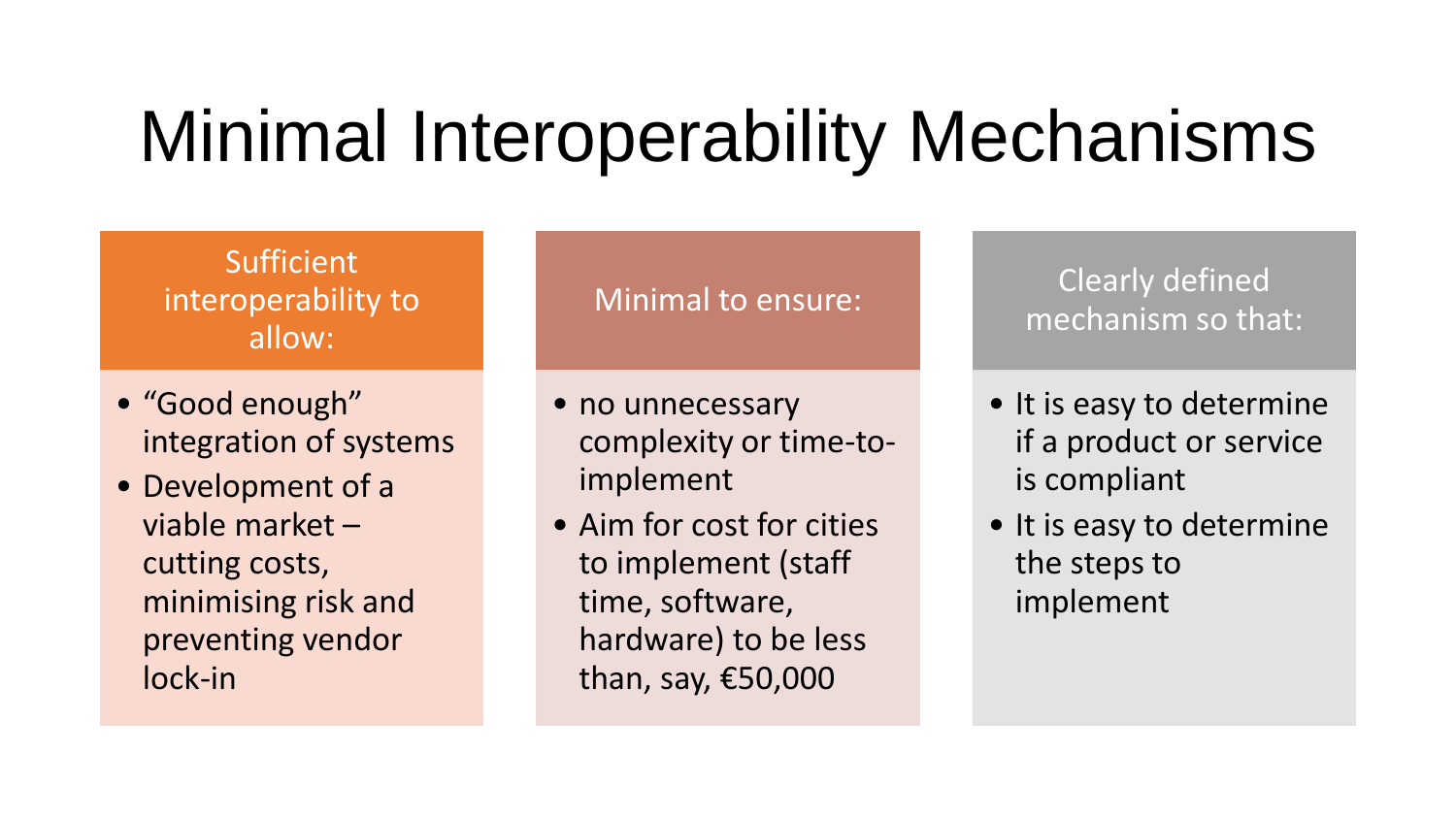The MIMs – sets of specifications supporting all aspects of a local data ecosystem

| <b>MIM</b>       | <b>Subject</b>      | <b>Name</b>                              | <b>Status</b> |
|------------------|---------------------|------------------------------------------|---------------|
| MIM1             | Context             | <b>Context Information Management</b>    | Governance    |
| MIM <sub>2</sub> | Data Models         | <b>Shared Data Models</b>                | Governance    |
| MIM3             | Contracts           | <b>Ecosystem Transactions Management</b> | Capability    |
| MIM4             | <b>Trust</b>        | <b>Personal Data Management</b>          | Capability    |
| MIM5             | <b>Transparency</b> | <b>Fair Artificial Intelligence</b>      | Capability    |
| MIM <sub>6</sub> | Security            | Security management                      | Work item     |
| MIM7             | <b>Places</b>       | <b>Geospatial information management</b> | Work item     |
| MIM8             | <b>Indicators</b>   | Ecosystem indicator management           | Work item     |
| MIM9             | Analytics           | Data Analytics Management                | Work item     |
| <b>MIM10</b>     | <b>Resources</b>    | <b>Resource Impact Assessment</b>        | Work item     |

• Plus, an overarching Architectural Framework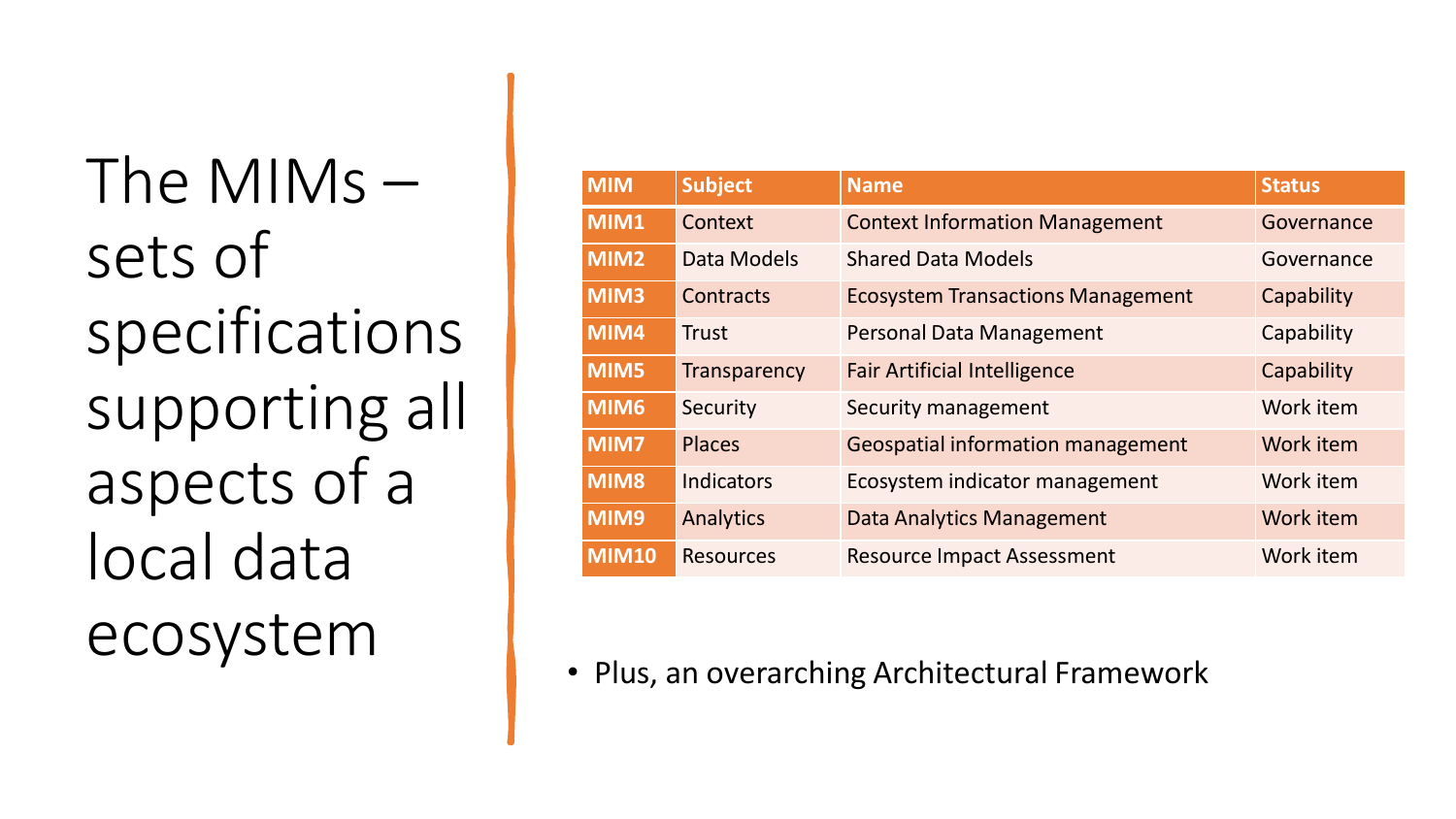#### The questions that the MIMs address

What are the sets of minimum capabilities needed for a city or community to set up an effective data-sharing ecosystem?

What are the minimum specifications needed to address each of those capability sets that:

Will ensure that those capabilities are delivered

Will allow sufficient flexibility to allow innovation

Will ensure that all the range of possible compliant solutions will be interoperable, or easily made interoperable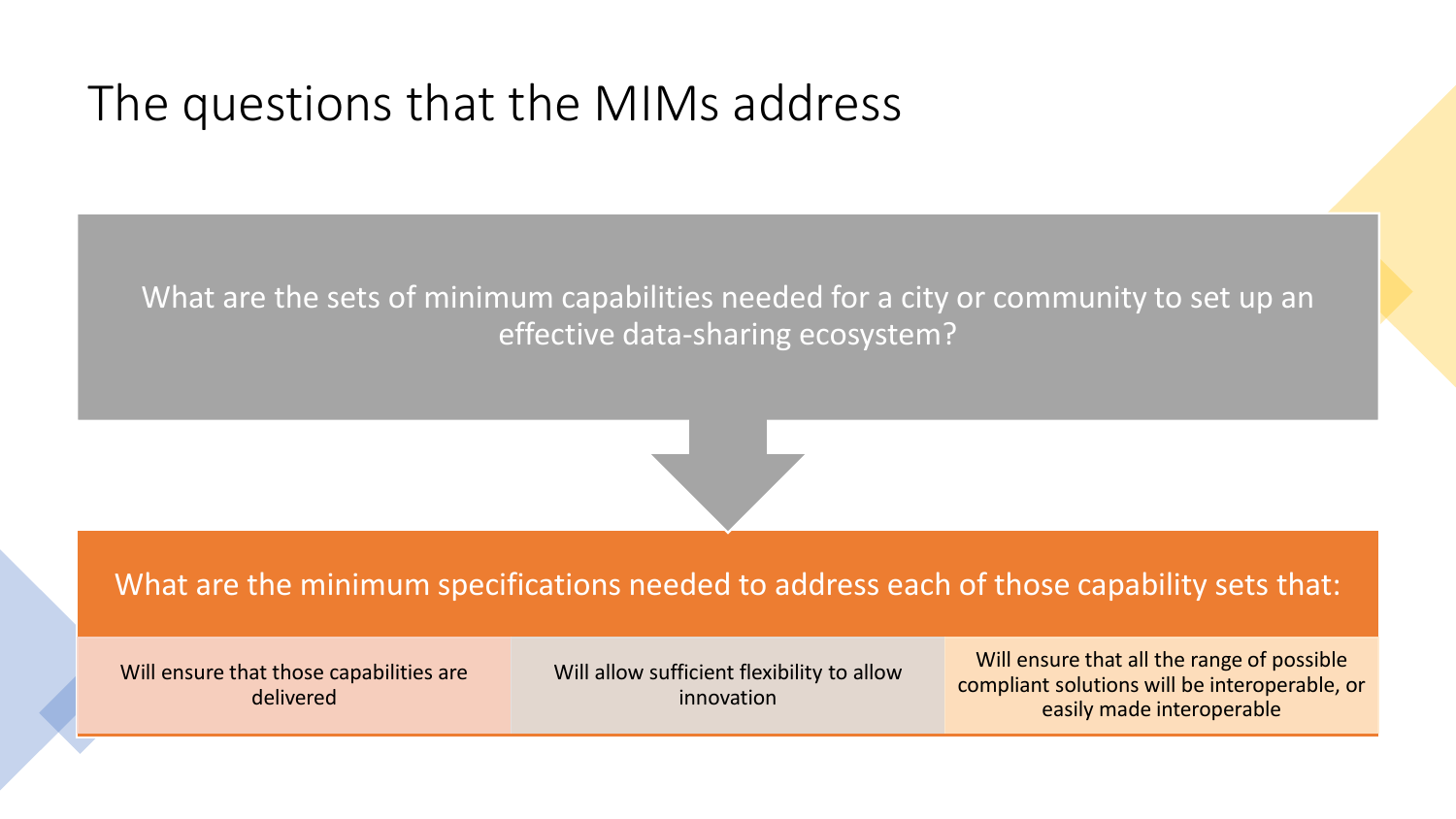# There may be other MIMs later

- The 10 MIMs are designed to cover what is needed for a local data ecosystem. However, one or two other ones may be needed to cover any gaps.
- The process of making sure we have the full list is underway. That is important as all the MIMs have dependencies on some of the other ones, and having the full list will enable those links to be put in place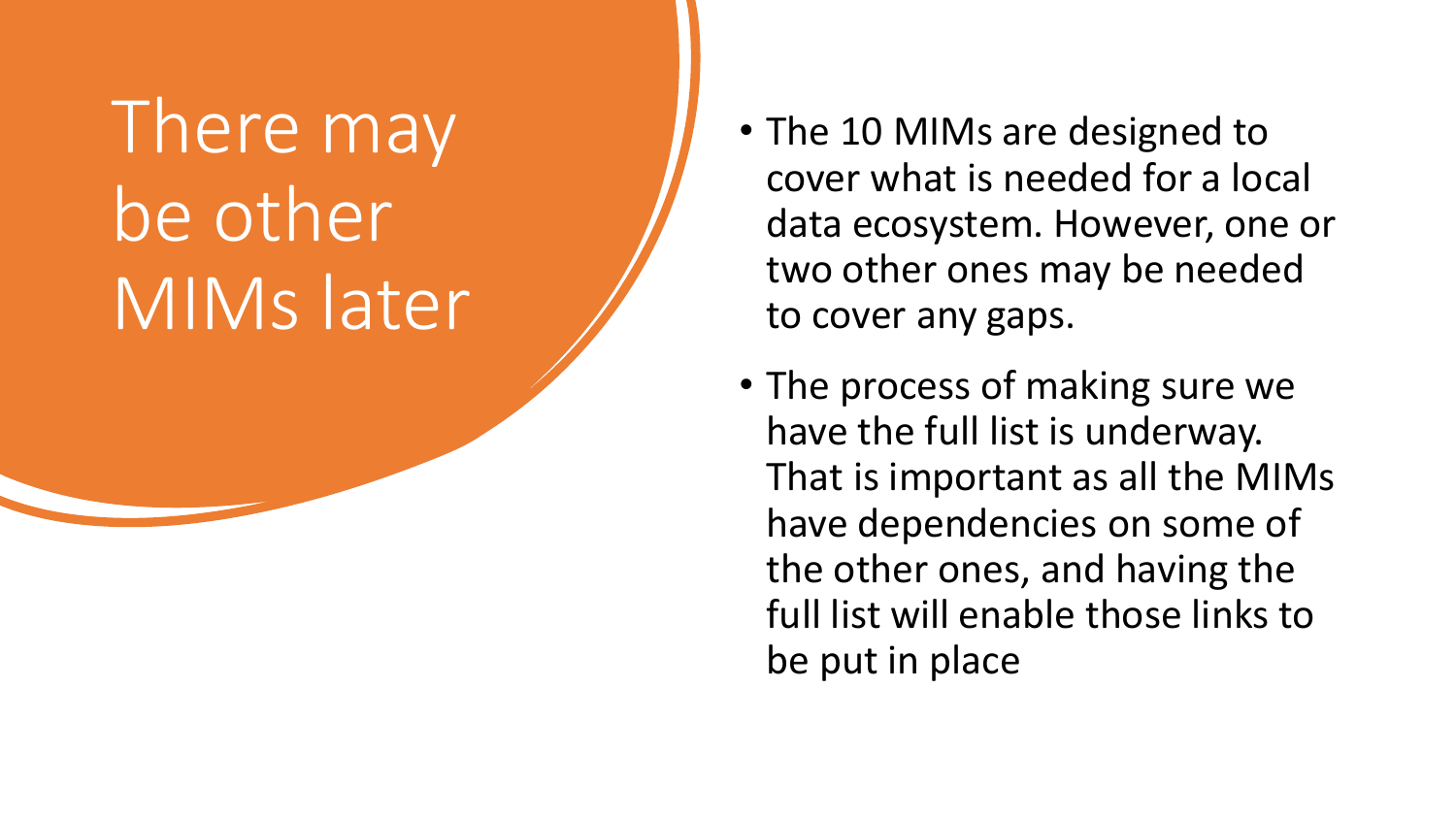## The state of the MIMs

MIMs 1. 2 & 3 are already being specified by cities in procurements. They need a review and some polishing work

3 Working Groups are developing MIMs 4, 5 & 7

The aim is to get these to the stage where they can be tested within 6 months and then ready for roll out in another 6 months

So – in 6 months we start work on the next three MIMs

In the meantime, we will be refining our architectural framework and reviewing what other MIMs might be needed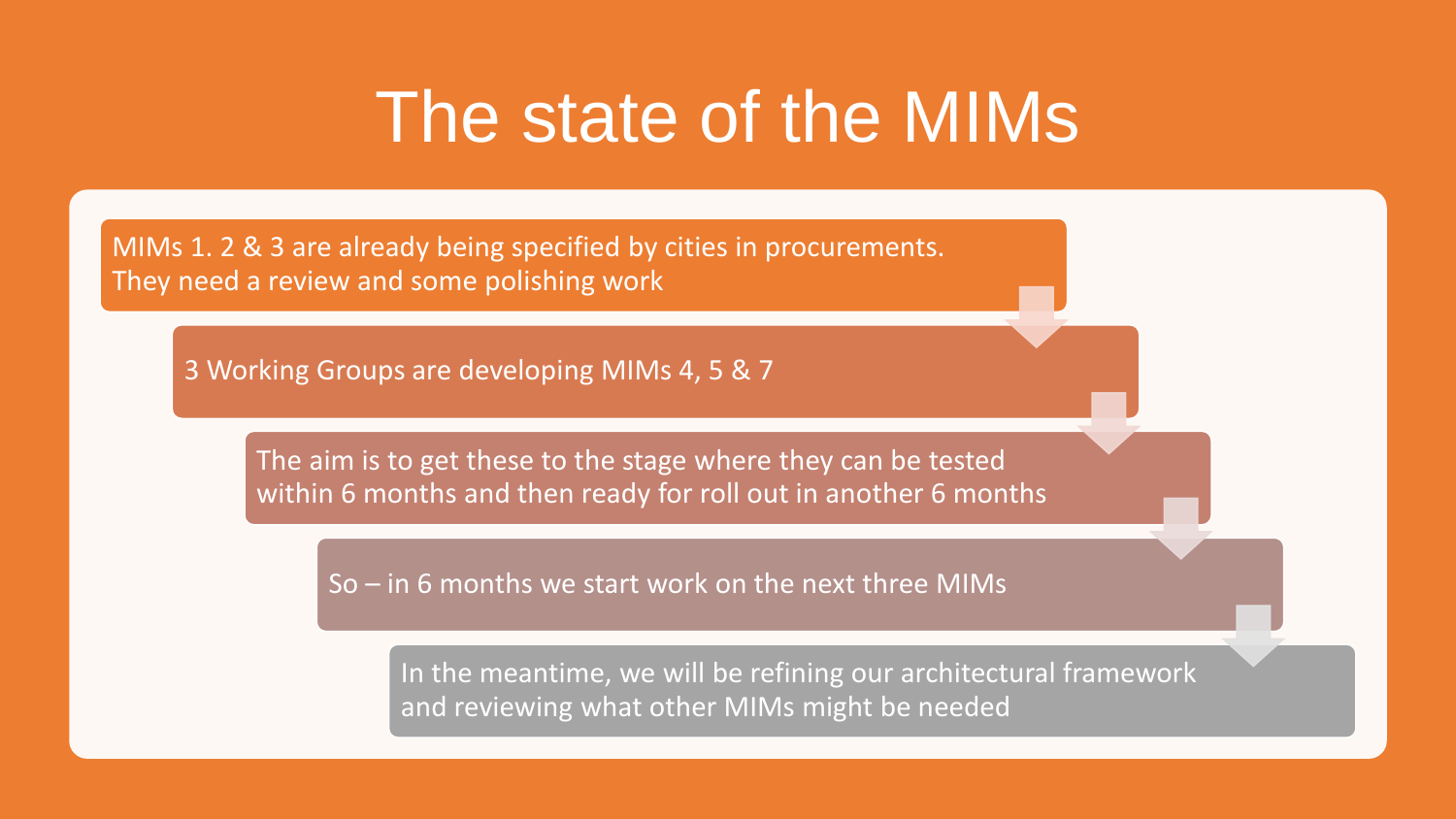

# Building on existing work

These are not completely new pieces of work.

- 1. Where there are existing authoritative standards, the MIM will work with cities and standards bodies to identify the core requirements of those standards that a city could put in place as a first step to start to see immediate benefit in developing the local data ecosystem.
- 2. Where there are several standards initiatives that cover the same ground, the aim will be to identify the lowest common denominator (or the NIST Pivotal Points of Interoperability) that will make it easy to link products and services that comply with those different sets of standards.
- 3. Where policy or procurement requirements have been agreed, but there are no technical specifications to support these, then we may fill this gap.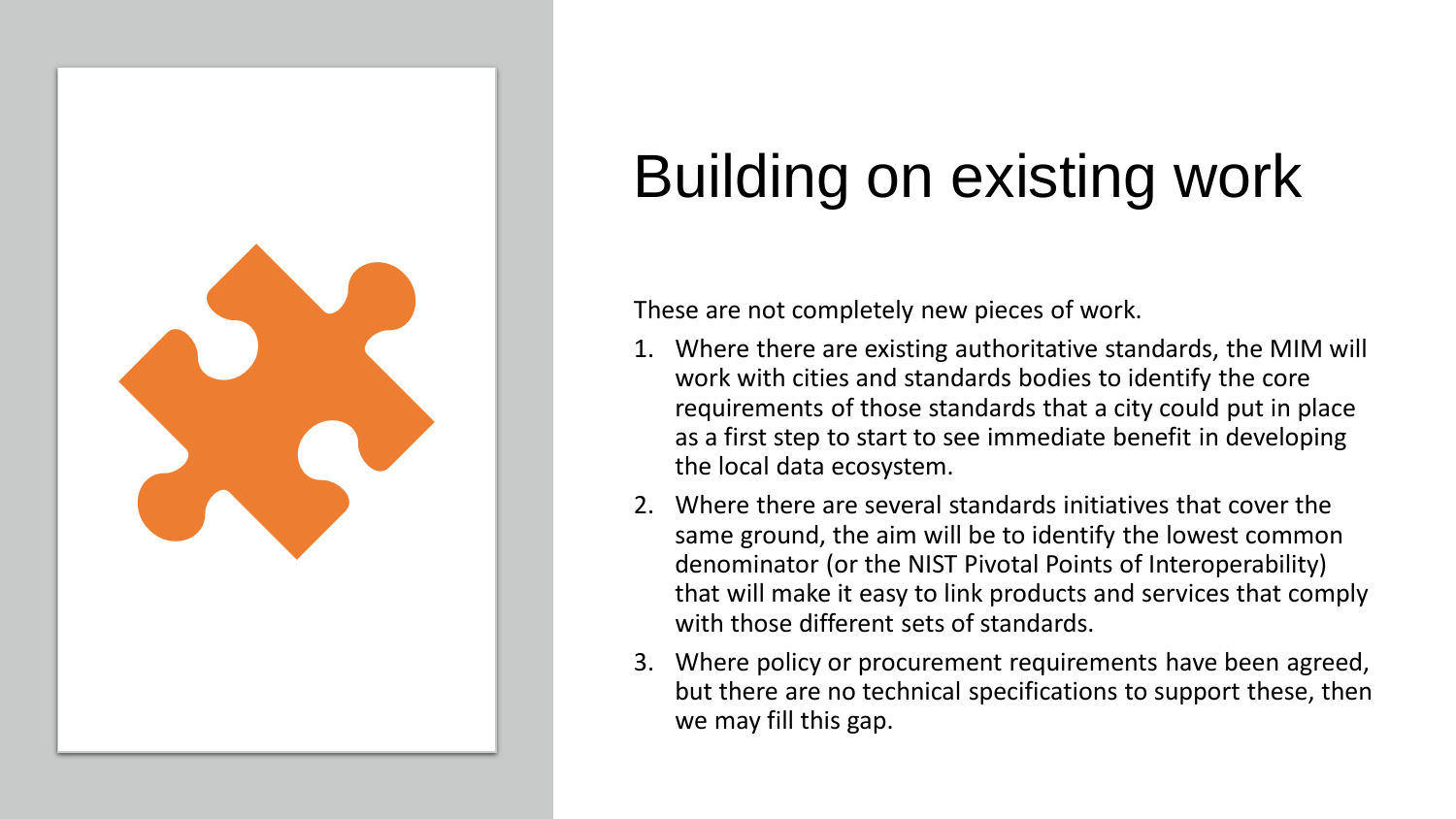MIM7 identifying core set of standards

- MIM1 supports context information management in data ecosystems. In local communities a key aspect of context for almost all data is location. Basic geospatial data can be handled well by, for instance, NGSI-LD, but increasingly cities need to use sophisticated geospatial data as they develop digital twins.
- MIM7 is therefore being developed to complement MIM1 by identifying the core standards and requirements needed for local data ecosystems to handle more sophisticated geospatial data.
- It also needs to integrate well with MIMs 1 & 2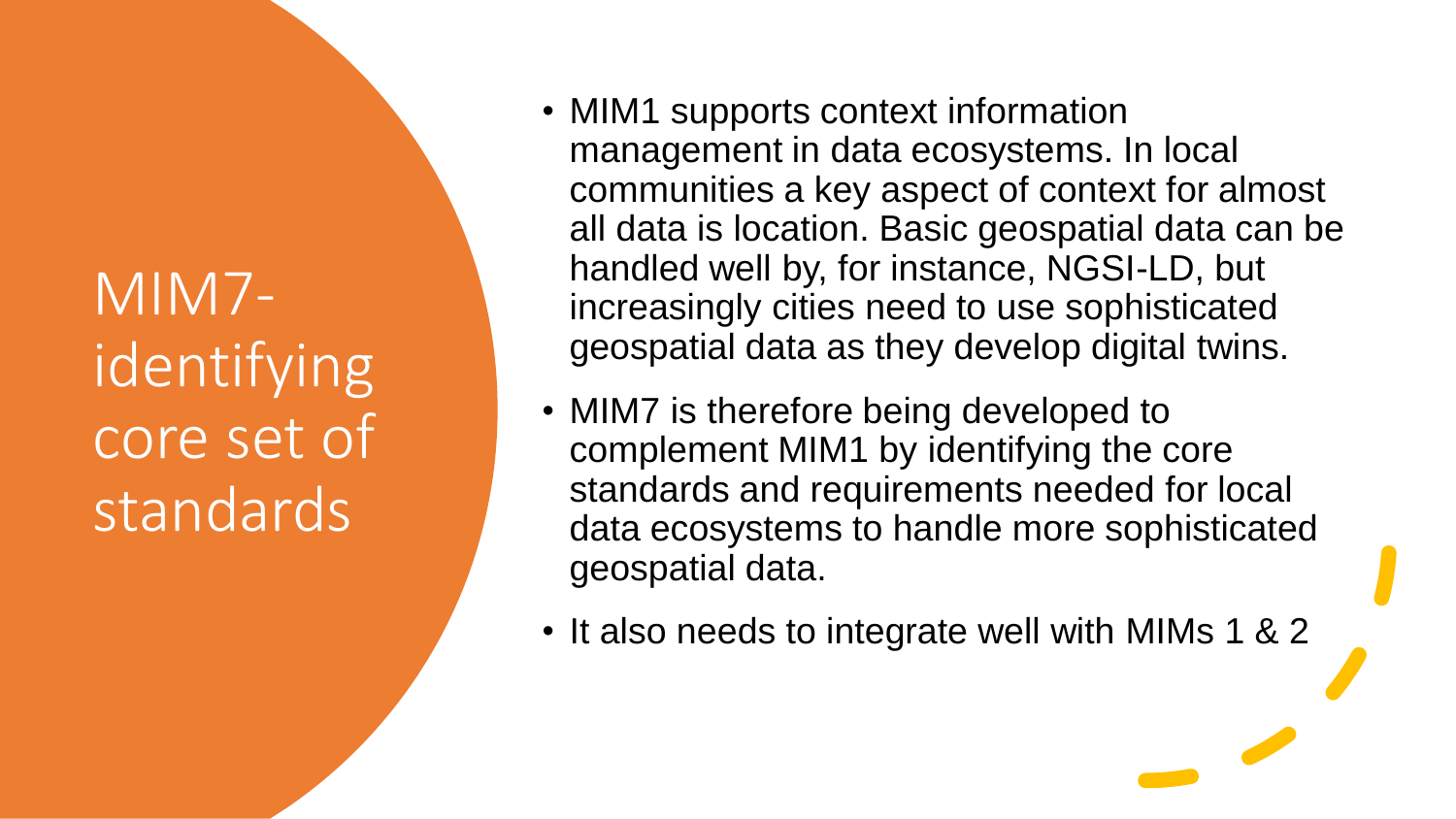### MIM4 - Interoperability between different Initiatives



Personal Data Management means providing clear and easy to use ways for citizens/users to control which data sets/attributes they want to share with solution, application, or service providers under transparent circumstances, enabling trust between the different parties.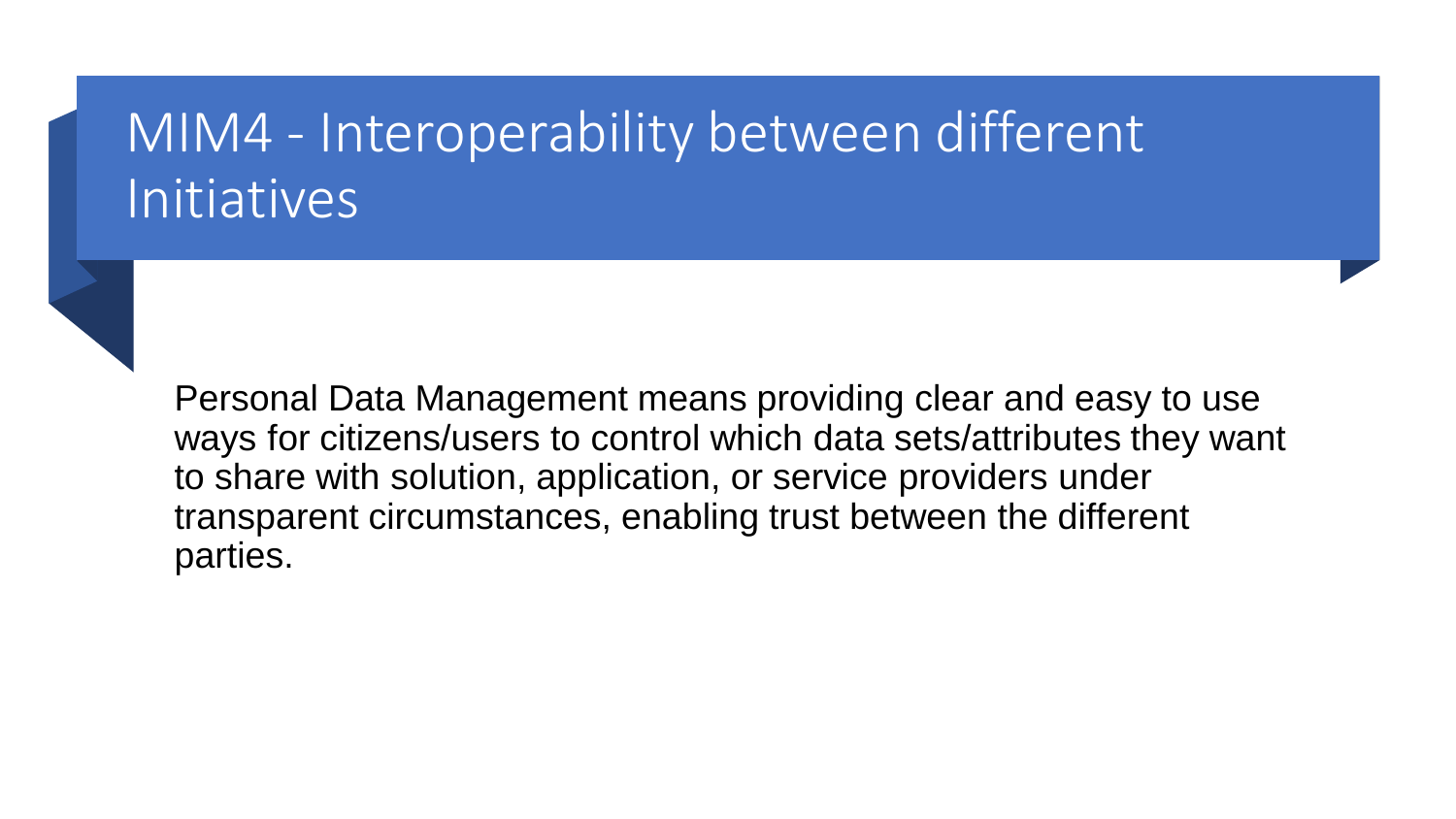## Many initiatives

#### **Two major networks:**

- MyData <https://mydata.org/>
- SOLID<https://solidproject.org/>

#### **Many other initiatives:**

- RUDI Rennes Urban Data Interface https://uia[initiative.eu/en/uia-cities/rennes-metropole](https://uia-initiative.eu/en/uia-cities/rennes-metropole)
- IRMA and Privacy by Design Foundation <https://privacybydesign.foundation/en/>
- DataVaults Horizon Project <https://www.datavaults.eu/>
- Kraken Project [https://www.krakenh2020.eu/the\\_project/overview](https://www.krakenh2020.eu/the_project/overview)
- Japanese Information banks

**Also relevant are Citizen Cards and national and European ID cards as well as the coming European Digital Identity Framework**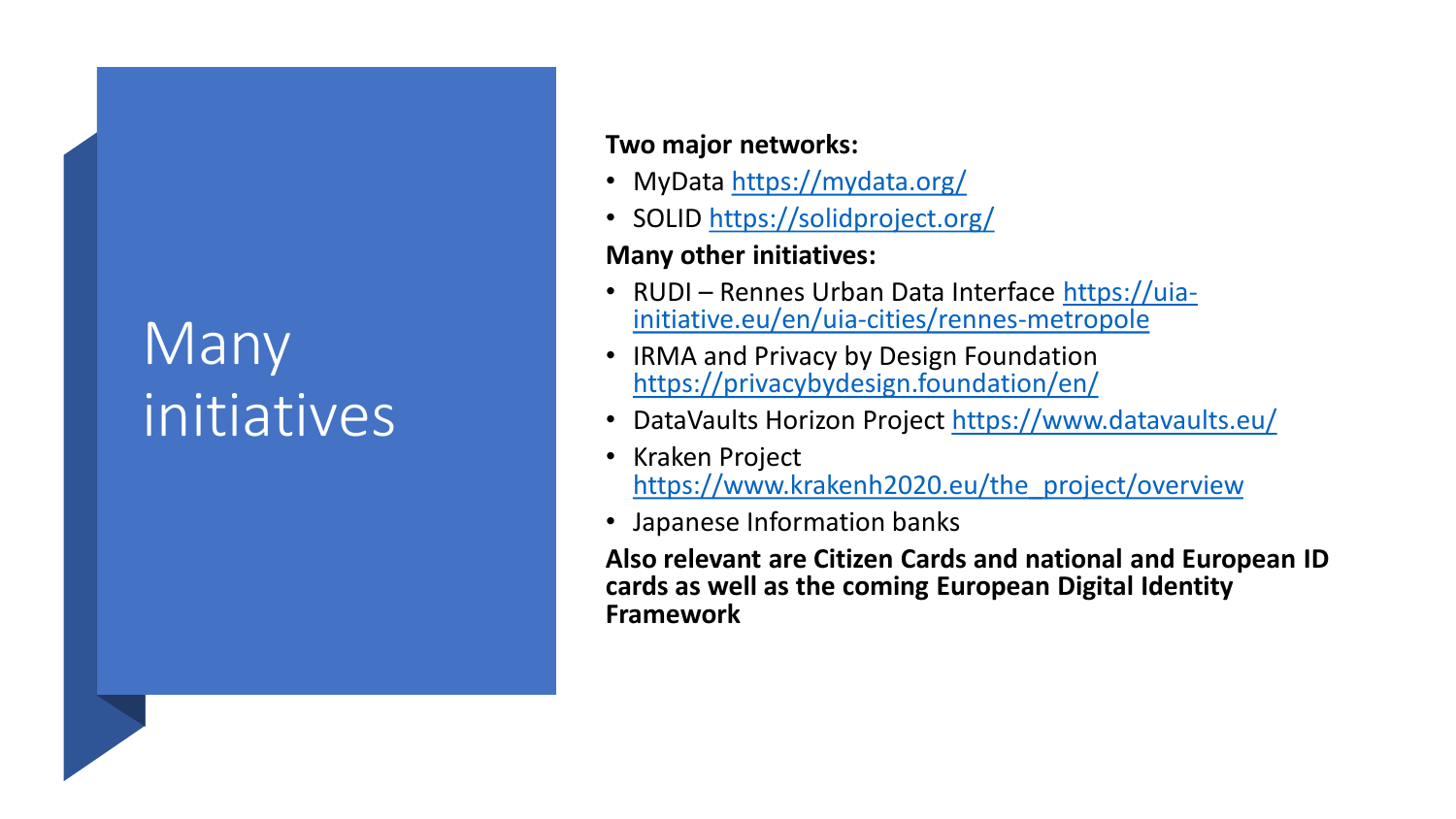### Many solutions

Two main approaches:

- Providing the citizen with their own data pod to store their own data
- Providing the citizen with the ability to manage data about themselves held by different agencies

And a variety of technical solutions

For instance MyData solutions are not necessarily interoperable with each other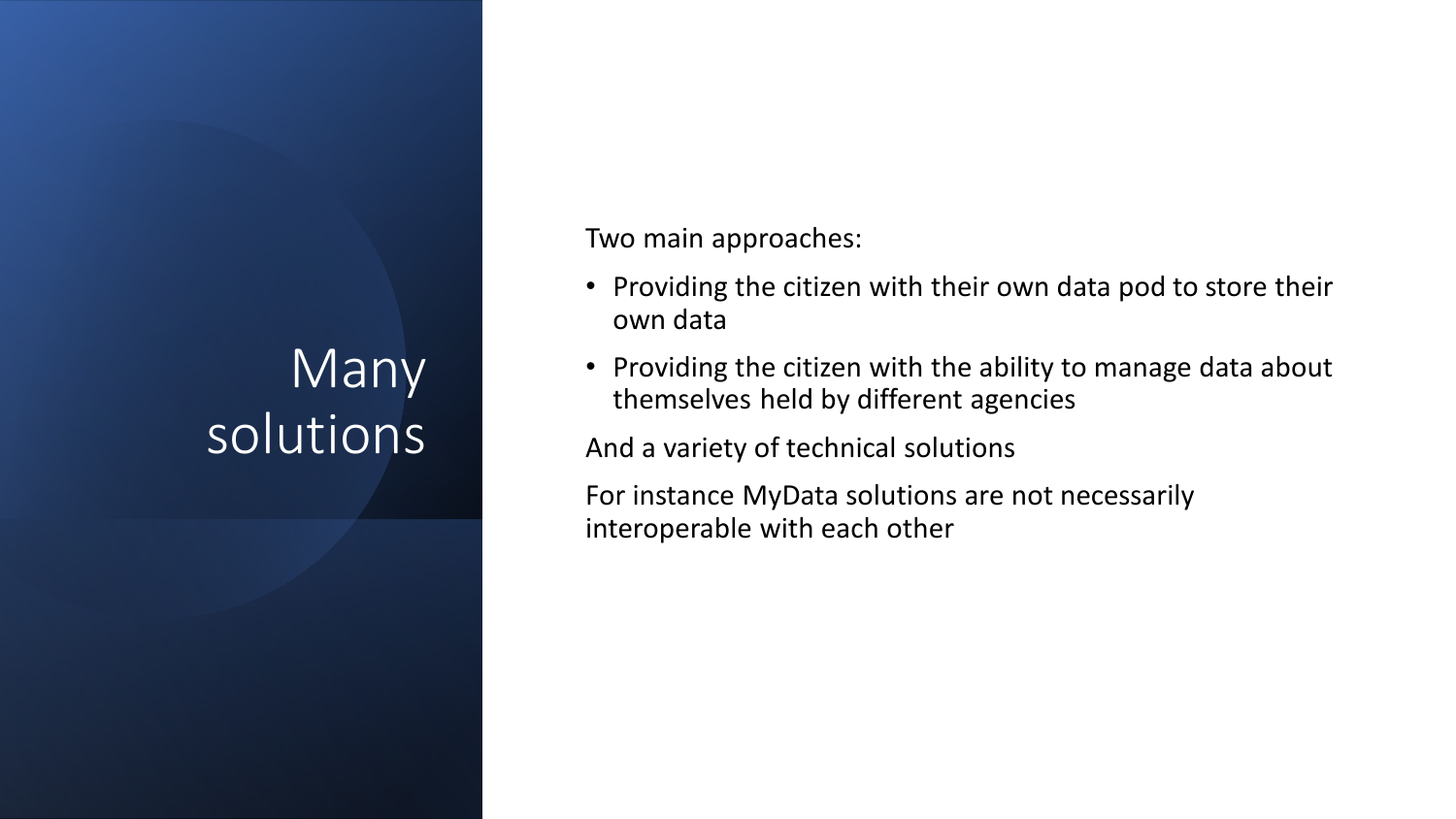# Aim of MIM4

To provide technical and other guidance to support cities and communities to put in place the products and services that will enable their citizens to be in control of their personal data within the local data ecosystem.

To do this in a way that will make it easy to integrate with whatever credible personal data management systems their citizens may wish to use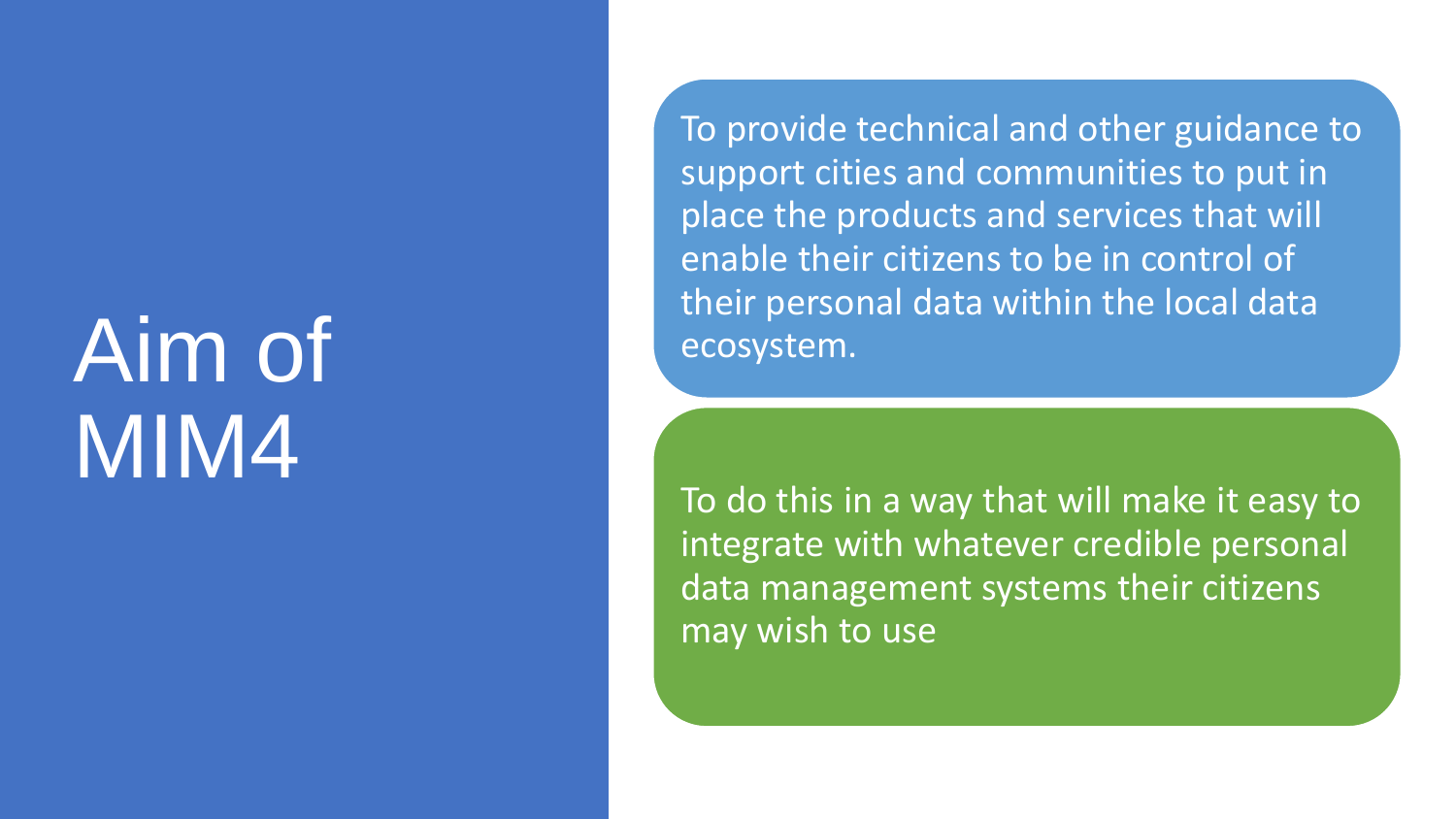MIM  $5-$ Supporting policy and procurement needs

Strong Policy drive from the European Commission, mirrored internationally, for fair AI

Amsterdam has developed Fair AI procurement guidance that can be used by any city or community

How could a MIM help here?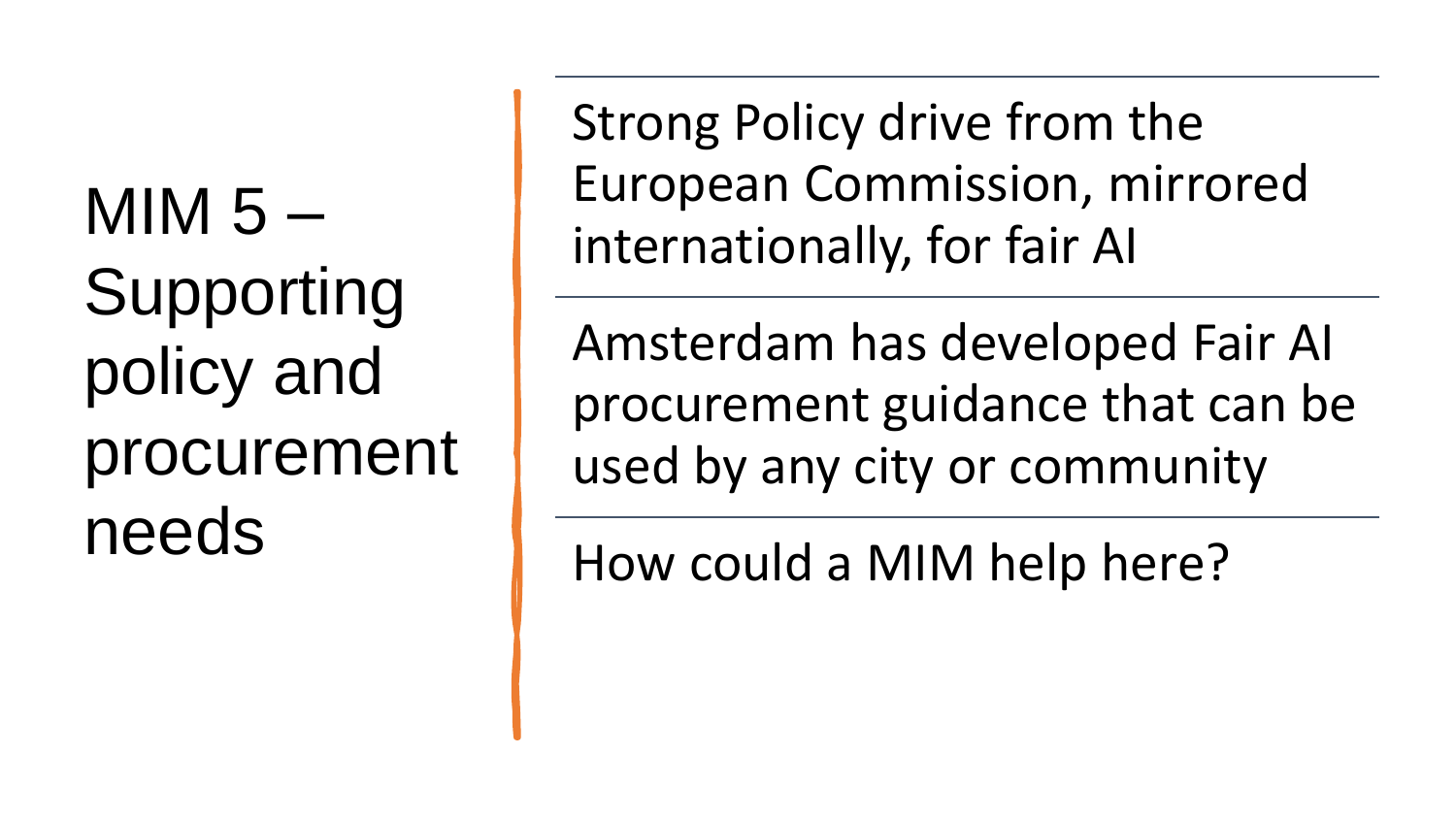## Aims of MIM5

To provide guidance and a set of tools to enable cities and communities to take a common and effective approach to using algorithmic systems to make fair, trustworthy and transparent decisions about issues that affect the citizen.

- Specifically, to enable public administrations to have the guidance and tools they need to know:
	- How to ensure that any algorithmic decision-making system they procure is fair and transparent
	- How to record the algorithmic decision making systems they use, in order to support transparency

#### How can this be consistent with the other MIMs?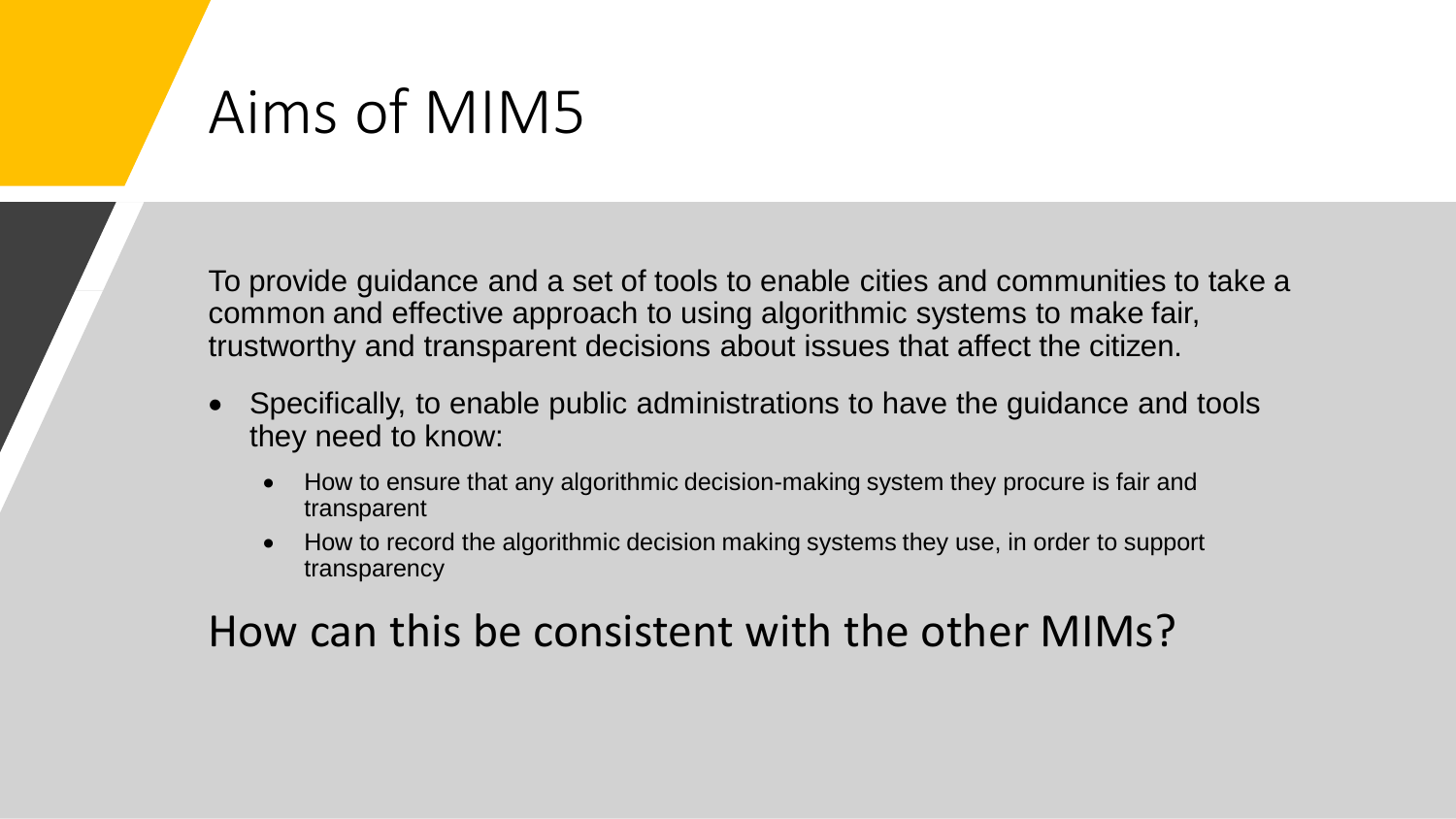### And how do we handle the other MIMs?

| <b>MIM6</b> | Security         | Security management               |
|-------------|------------------|-----------------------------------|
| <b>MIM8</b> | Indicators       | Ecosystem indicator management    |
| <b>MIM9</b> | Analytics        | Data Analytics Management         |
| MIM10       | <b>Resources</b> | <b>Resource Impact Assessment</b> |